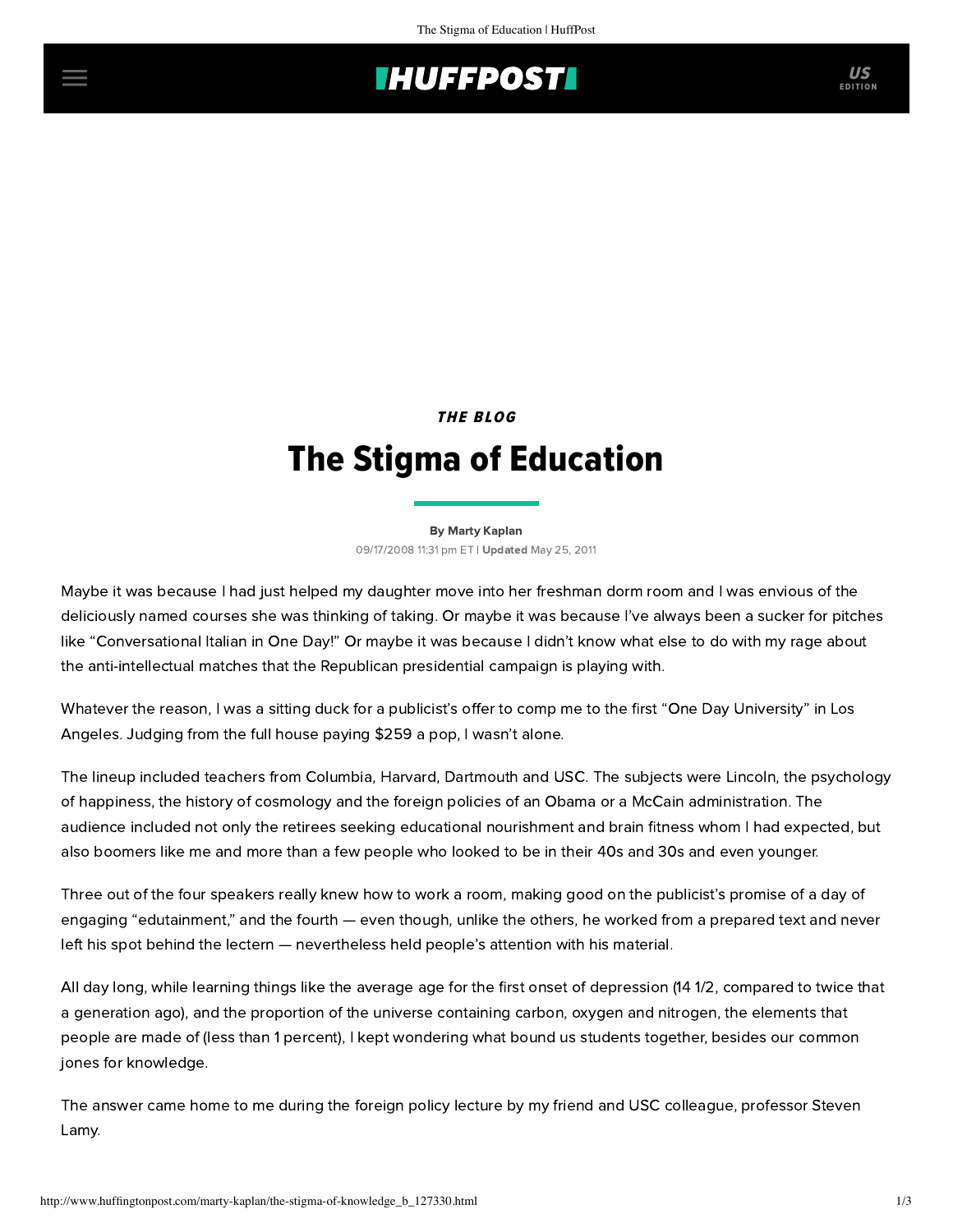## The Stigma of Education | HuffPost

In the midst of providing an analytic framework for understanding the traditions and belief systems of U.S. foreign policy, he pointed out the substantive poverty of the discussion of foreign policy occurring during this campaign, despite so many grave foreign policy issues that will face the next president. Security challenges and security strategies? Yes, those are in the campaign mix. But dealing realistically with the global economy, or thinking creatively about using the U.S.'s non-military power, or grappling with the social threat that traditional cultures see posed by the massive exportation of American entertainment, or with the environmental threat posed by exporting our consumerist culture: issues like these — not so much, or not at all.

The reason for this neglect is that the conduct of foreign policy is now all about electoral considerations, and the majority of the American people return the favor by not paying attention to it. The result, says Steve Lamy, is an uninformed American public easily manipulated by power players in Washington who prefer that the wide range of options potentially available for America's role in the world not be put on the table for scrutiny.

The irony is that there is a rising generation that does see foreign policy as something more than shouting, "9-11!" At USC, as Steve pointed out, the 791 undergraduates majoring in international relations — one of the most popular majors in the college — do know what the Bush doctrine is.

Which brings me to the thread binding the newest alumni of One Day U. Yes, I could be projecting my own feelings onto them. But from the questions they asked the faculty, from conversations I heard during breaks, from the room's reaction to Steve Lamy's mention of the foreign policy credential claimed by Sarah Palin with a straight face (you can see Russia from an island in Alaska), I had the strong impression that the people in that auditorium were connected by a common sense of outrage at the demonization of learning going on in this campaign.

To be sure, every campaign, in both parties, relies on bumper-sticker slogans and 30-second ads, and, at least since the 1980s, television has proven itself dismally unequal to the opportunity for covering a campaign as a national conversation about the big issues facing the country.

Yet the way the McCain campaign has turned "elite" into a dirty word, and delightedly derided Obama's education as effete, and turned the sow's ear of Sarah Palin's lack of foreign policy experience into the silk purse of salt-of-the-earth small town values — you have to go back to [Spiro Agnew](http://www.washingtonindependent.com/5871/the-next-agnew) and his bullyboy ventriloquists, Pat Buchanan and William Safire, to find this kind of sneering contempt for educated people.

The neoconservative intellectuals who have fanned these fires have particularly dirty hands. With their Ivy League degrees and their perches as columnists and commentators, their collaboration with the Republican defamation of learning is especially disingenuous. By being accomplices to what is arguably the most lying campaign in modern history, they are complicit with the same noxious rejection of reason that has brought us the teaching of "intelligent design" (aka creationism) in our schools; the politicization of science in everything from climate change to environmental regulations; and the intrusion of fundamentalist religious doctrines into the shaping of public policy.

I see adult education as a political act, a refutation of this neo-Know Nothingism. I see reading a good newspaper as a thumb in the eye to this anti-intellectual hypocrisy and to candidates who refuse to hold press conferences. I see the conversation occurring in some online precincts, and among people who have abandoned cable news for actual discussions about issues they care about, as a patriotic response to the political porn served up to us by mainstream media. I see studying and going to the best school you can and learning to think critically as a powerful antidote to the homespun yahooism that is being held up to us as the gold standard of competence.

Sure, some people may have signed up for One Day U because it looked like fun, or to get out of the house, or just because they were curious. But curiosity is a quality that has been lethally absent in the occupant of the White House